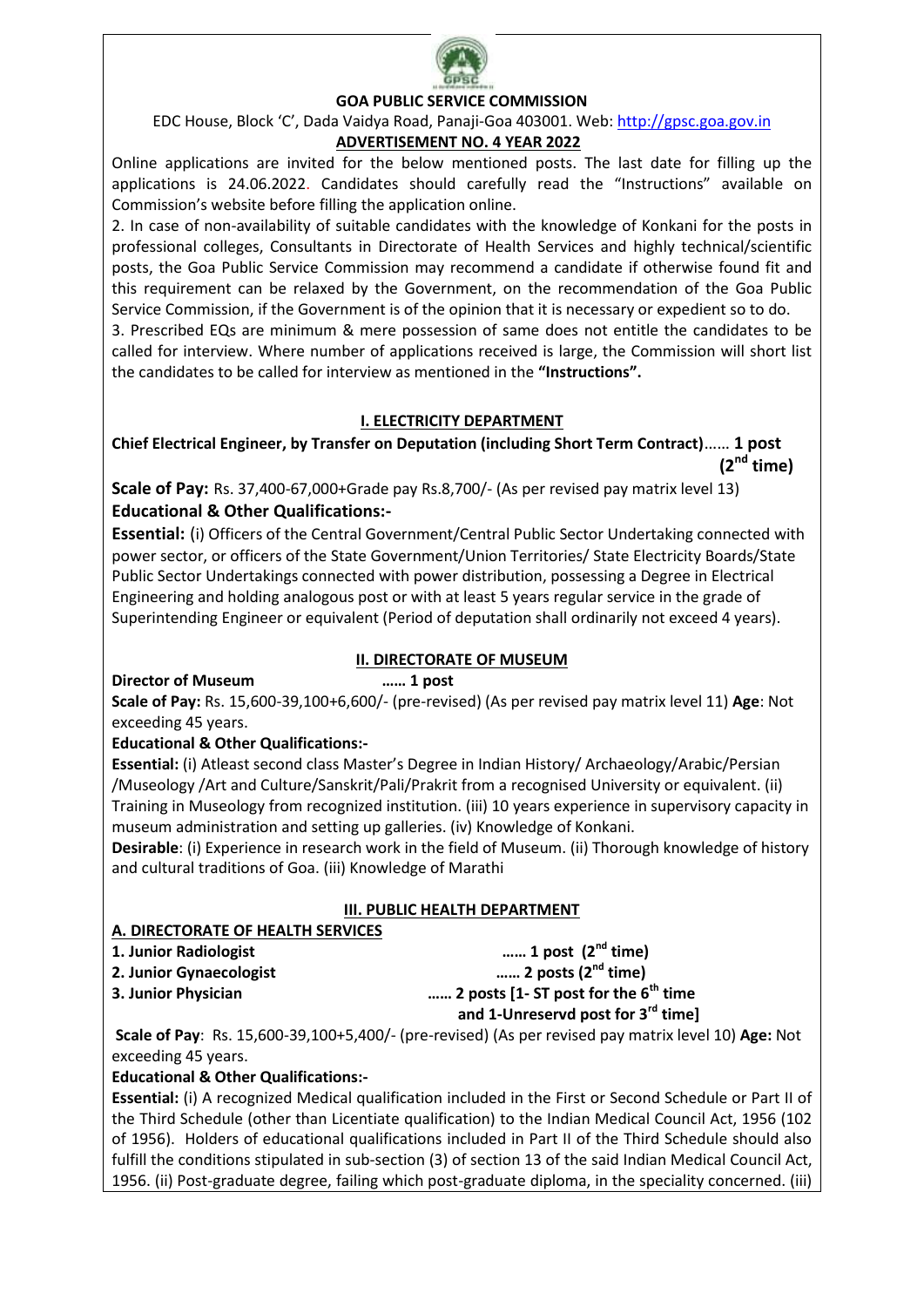In case of Diploma holders, Work in responsible position connected with the speciality concerned for 2 years after post-graduation Diploma. (iv) Knowledge of Konkani. **Desirable:** Knowledge of Marathi.

## **4. Tutor in the Institute of Nursing Education …… 3 posts( resvd for OBC) (4 th time)**

**Scale of Pay**: Rs. 9,300-34,800+4,200/- (pre-revised) (As per revised pay matrix level 6) **Age:** Not exceeding 45 years.

## **Educational & Other Qualifications:-**

**Essential:** (i) Master's Degree in Nursing from a recognized University and if a candidate with Master's Degree in Nursing is not available, Bachelor of Science in Nursing/Post Basic Bachelor of Science in Nursing from a recognized University, with three years of experience, out of which, one year should be teaching experience in School/College of Nursing. (ii) Knowledge of Konkani.

**Desirable:** Knowledge of Marathi.

### **B. GOA MEDICAL COLLEGE**

### **1. Assistant Pharmaceutical Chemist …… 2 posts**

**Scale of Pay:** Rs. 9,300-34,800+4,200/- (pre-revised) (As per revised pay matrix level 6) **Age:** Not exceeding 45 years.

### **Educational & Other Qualifications:**-

**Essential:** (i) Degree in Pharmacy; (ii) Registered as a Pharmacist under the Pharmacy Act, 1948 (Central Act 8 of 1948); (iii) 3 years experience, -

(a) in a Hospital Pharmacy/Government Medical Store in planning the requirements of drugs/medicines, monitoring the distribution/consumption of drugs manufacturing stock solutions and galenical preparations.

Or

(a) in a pharmaceutical industry engaged in the manufacturing and testing of drugs.

Or

(a) in a recognized testing laboratory under the Drugs and Cosmetics Act, 1940 (Central Act 23 of 1940), engaged in the testing of drugs.

Or

(a) in the Office of the Drugs Controller engaged in dealing with problems connected with standards of drugs.

(iv) Knowledge of Konkani.

**Desirable**: Knowledge of Marathi.

#### **2. Assistant Professor in Neurology**

## $\ldots$  2 posts ( $9^{th}$  time)

**Scale of Pay:** Rs. 15,600-39,100+6,600/- (pre-revised) (As per revised pay matrix level 11) **Age:** Not exceeding 45 years.

## **Educational & Other Qualifications:**-

**Essential:** (i) A recognized medical qualification included in the First or the Second Schedule or Part II of the Third Schedule (other than Licentiate qualifications) to the Indian Medical Council Act, 1956 (Act No. 102 of 1956). Holders of qualifications included in Part II of the Third Schedule should also fulfill the conditions stipulated in sub-section (3) of section 13 of the Indian Medical Council Act, 1956 (Act No. 102 of 1956). (ii) Post graduate degree or equivalent in the concerned super-speciality or equivalent. (iii) At least one year teaching and/or research experience in a recognized Medical College/Teaching Institution in the subject of super-speciality after obtaining the qualifying degree of Doctorate of Medicine (D.M.)/Master of Chirurgiae (M.Ch.).

**NOTE: For candidate with Doctorate of Medicine (D.M.)/Master of Chirurgiae (M.Ch.) degree of three years duration, no experience is required.**

(iv) Knowledge of Konkani.

**Desirable:** Knowledge of Marathi.

**3. Lecturer in:**

**(i) Radiology …… 1 post (resvd for OBC)(7th time) (ii) Surgery …… 4 posts [1-OBC post for 7th time, 1-OBC and 2-ST posts for 2<sup>nd</sup> time**] ...... 1 post (5<sup>th</sup> time)

**(iii) Paediatric Surgery …… 1 post (5**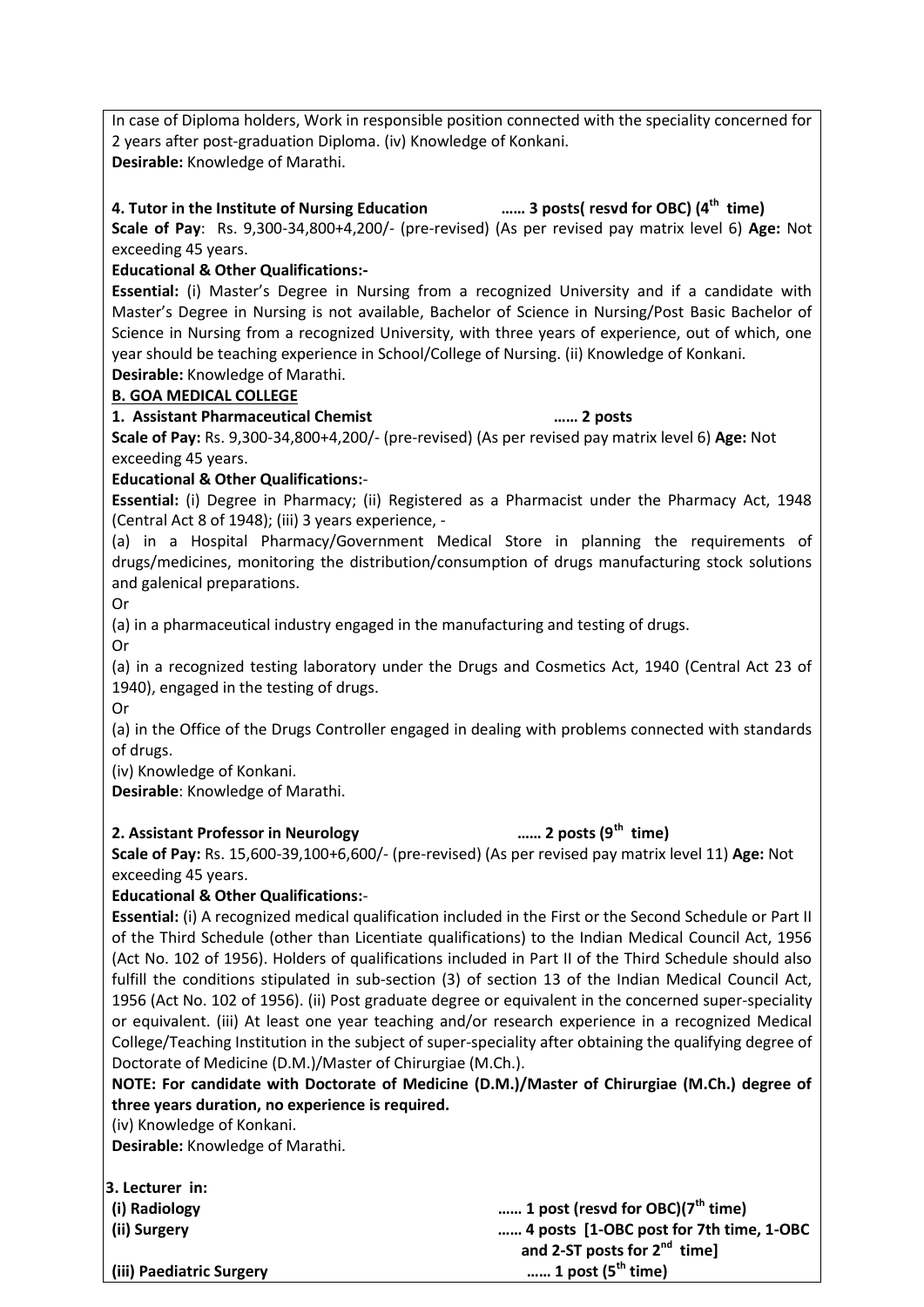**(iv) Orthopaedic Surgery …… 1 post(resvd for OBC) (5 th time)**

**Scale of Pay:** Rs. 15,600-39,100+6,600/- (pre-revised) (As per revised pay matrix level 11) **Age:** Not exceeding 45 years.

### **Educational & Other Qualifications:**-

**Essential** (i) A recognised medical qualification included in the First or the Second Schedule or Part II of the Third Schedule (other than licentiate qualifications) to the Indian Medical Council Act, 1956. Holders of qualifications included in Part II of the Third Schedule should also fulfil the conditions stipulated in Section 13(3) of the Indian Medical Council Act, 1956. (ii) Post-graduate medical qualification in the speciality concerned or equivalent. (iii) At least 3 years teaching experience in the concerned speciality as Senior Resident/Registrar/Tutor/Demonstrator in a Medical College/Teaching Institution. (iv) Knowledge of Konkani.

**Desirable:** Knowledge of Marathi.

#### **4. Assistant Professor in:**

| (i) Paediatric Surgery                                                                | 2 posts (1 resvd for OBC, 1 resvd for ST) $(2^{nd}$ time)                                                                                                                                                                                                                                                                               |
|---------------------------------------------------------------------------------------|-----------------------------------------------------------------------------------------------------------------------------------------------------------------------------------------------------------------------------------------------------------------------------------------------------------------------------------------|
| (ii) Cardio Vascular and Thoracic Surgery  2 posts (1 resvd for OBC) ( $2^{nd}$ time) |                                                                                                                                                                                                                                                                                                                                         |
| (iii)Urology                                                                          | 1 posts (resvd for OBC) $(2^{nd}$ time)                                                                                                                                                                                                                                                                                                 |
| (iv) Nephrology                                                                       | 2 posts (1 resvd for OBC) $(2^{nd}$ time)                                                                                                                                                                                                                                                                                               |
| (v). Medical Oncology                                                                 | 1 post $(2^{nd}$ time)                                                                                                                                                                                                                                                                                                                  |
| (vi) Cardiac Anaesthesiology                                                          | 4 posts (1 resvd for ST, 1 resvd for EWS) ( $2nd$ time)                                                                                                                                                                                                                                                                                 |
| (vii)Neurosurgery                                                                     | 1 posts (resvd for OBC) $(2^{nd}$ time)                                                                                                                                                                                                                                                                                                 |
|                                                                                       | $\mathbf{c}$ . I. $\mathbf{f}$ $\mathbf{b}$ , $\mathbf{b}$ , $\mathbf{d}$ $\mathbf{c}$ $\mathbf{c}$ $\mathbf{c}$ $\mathbf{c}$ $\mathbf{c}$ $\mathbf{c}$ $\mathbf{c}$ $\mathbf{d}$ , $\mathbf{d}$ , $\mathbf{d}$ , $\mathbf{d}$ , $\mathbf{d}$ , $\mathbf{d}$ , $\mathbf{d}$ , $\mathbf{d}$ , $\mathbf{d}$ , $\mathbf{d}$ , $\mathbf{d}$ |

**Scale of Pay:** Rs. 15,600-39,100+6,600/- (pre-revised) (As per revised pay matrix level 11) **Age:** Not exceeding 45 years.

## **Educational & Other Qualifications:**-

**Essential:** (i) A recognized medical qualification included in the First or the Second Schedule or Part II of the Third Schedule (other than Licentiate qualifications) to the Indian Medical Council Act, 1956 (Act No. 102 of 1956). Holders of qualifications included in Part II of the Third Schedule should also fulfill the conditions stipulated in sub-section (3) of section 13 of the Indian Medical Council Act, 1956 (Act No. 102 of 1956). (ii) Post graduate degree or equivalent qualification in the speciality concerned from a National Medical Commission (then Medical Council of India) recognized medical college/institution. (iii) At least one year teaching or research experience in a recognized Medical College/Teaching Institution in the subject of super-speciality after obtaining the qualifying degree of Doctorate of Medicine (D.M.)/Master of Chirurgiae (M.Ch.).

**NOTE: For candidate with Doctorate of Medicine (D.M.)/Master of Chirurgiae (M.Ch.) degree of three years duration, no experience is required after qualifying degree.**

(iv) Knowledge of Konkani.

**Desirable:** Knowledge of Marathi.

## **5. Assistant Professor in Allied Health Science courses in:**

#### **(i) Medical Imaging Technology**

...... 2 posts (3<sup>rd</sup> time) **Scale of Pay:** Rs. 15,600-39,100+6,600/- (pre-revised) (As per revised pay matrix level 11) **Age:** Not exceeding 45 years.

#### **Educational & Other Qualifications:**-

**Essential:** (i) Master of Science in Medical Imaging Technology from a recognised University. (ii) Minimum three years teaching experience in concerned speciality. (iii) Knowledge of Konkani. **Desirable:** Knowledge of Marathi.

#### **(ii) Optometry …… 1 post (3**

#### ...... 1 post (3<sup>rd</sup> time)

**Scale of Pay:** Rs. 15,600-39,100+6,600/- (pre-revised) (As per revised pay matrix level 11) **Age:** Not exceeding 45 years.

## **Educational & Other Qualifications:**-

**Essential:** (i) Masters degree in Optometry from a recognised University. (ii) Minimum three years teaching experience in concerned speciality. (iii) Knowledge of Konkani. **Desirable:** Knowledge of Marathi.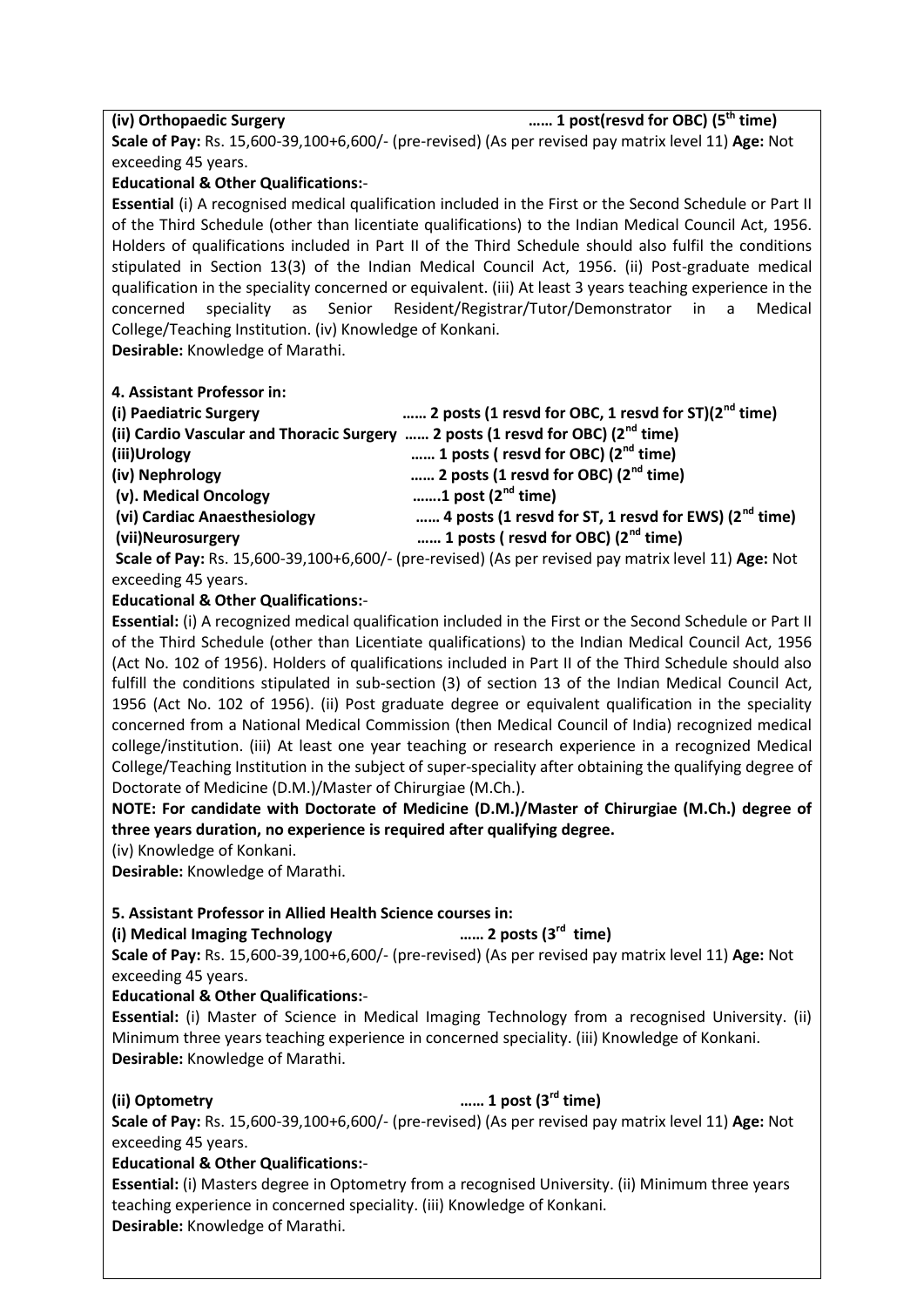### **C. GOA DENTAL COLLEGE AND HOSPITAL**

### **Lecturer in :**

 **(i) Oral Pathology and Microbiology ……. 1 post (resvd for OBC) (6**

**th time)**

 **(ii) Pedodontics and Preventive Dentistry ……..1 post**

 **(iii) Public Health Dentistry …….. 1 post ( resvd for OBC) (4 th time)**

**Scale of Pay**: Rs. 15,600-39,100+5400/- (pre-revised) (As per revised pay matrix level 10) **Age:** Not exceeding 45 years.

## **Educational & Other Qualifications:-**

**Essential** (i) A qualification included in Part I or Part II of the Schedule to the Dentists Act, 1948 (16 of 1948). (ii) Post-Graduate qualification in Dentistry i.e. Master of Dental Surgery in concerned speciality/subject from a recognized institution or equivalent. (iii) Should be registered with Dental Council. (iv) Knowledge of Konkani.

**Desirable:** (i) One year teaching experience after post graduation in a recognized Institute. (ii) Three years experience as Registrar/Tutor/Senior Resident/Demonstrator in the concerned speciality of Dentistry in a recognized Dental College/Medical College with Dental Wing/Dental Institution. (iii) Knowledge of Marathi.

## **D. INSTITUTE OF PSYCHIATRY AND HUMAN BEHAVIOUR**

**Associate Professor in Clinical Psychology …… 1 post (5**

...... 1 post (5<sup>th</sup> time)

**Scale of Pay:** Rs. 15,600-39,100+6,600/- (pre-revised) (As per revised pay matrix level 11) **Age:** Not exceeding 45 years.

## **Educational & Other Qualifications:**-

**Essential:** (i) Masters of Philosophy in Clinical Psychology from a centre recognized by the Rehabilitation Council of India (RCI). (ii) Doctor of Philosophy in Clinical Psychology. (iii) Five years experience as Assistant Professor/Lecturer in Clinical Psychology. (iv) Three Research Publications in indexed journal as first/corresponding author. (v) Knowledge of Konkani.

**Desirable:** Knowledge of Marathi.

## **IV. CAPTAIN OF PORTS DEPARTMENT**

## **Radio Officer ……1 post**

**Scale of Pay:** Rs. 15,600-39,100+6,600/- (pre-revised) (As per revised pay matrix level 11) **Age:** Not exceeding 45 years.

## **Educational & Other Qualifications:**-

**Essential:** (1) (i) Radio Operators Certificate of Proficiency in Wireless Telegraphy, with at least second class, issued by the Ministry of Communication, New Delhi. (ii) Valid Certificate in Global Maritime Distress and Safety System (GMDSS) recognized by the I.M.O (International Maritime Organisation). (iii) Five years experience of working in Merchant Navy in maintenance and operation of Radar, International Maritime Satellite Communications (Satcom) – Very High Frequency Radio Transceiver (VHF), Very High Frequency Digital Selective Calling (DSC). Automatic Identification System for vessels (AIS), Electronic mail, Internet access, (Satcom A/B/M and Satcom C) VHF, VHF DSC, AIS, electronic mail, computer literacy including networking of computers, on line Uninterrupted Power Supply (UPS) with batteries. OR (1)Bachelor of Engineering in Electronics and Communication from recognised University or equivalent.

(2) Knowledge of Konkani.

**Desirable:** Knowledge of Marathi.

## **V. DIRECTORATE OF HIGHER EDUCATION**

## **GOVERNMENT COLLEGE**

## **Assistant Professor in Konkani …… 1 post(2nd time)**

**Scale of Pay:** Rs. 15,600-39,100+6,000/- (pre-revised) (As per revised pay matrix level 10) **Age:** Not exceeding 45 years.

## **Educational & Other Qualifications:**-

**Essential:** (i) Good Academic record with at least 55% of marks or equivalent grade at Master's Degree level in the relevant subject from an Indian University or an equivalent degree from a foreign University. (ii) National Eligibility Test (NET)/State Level Eligibility Test (SET) shall remain the compulsory requirement for appointment as Assistant Professor: Provided, however, that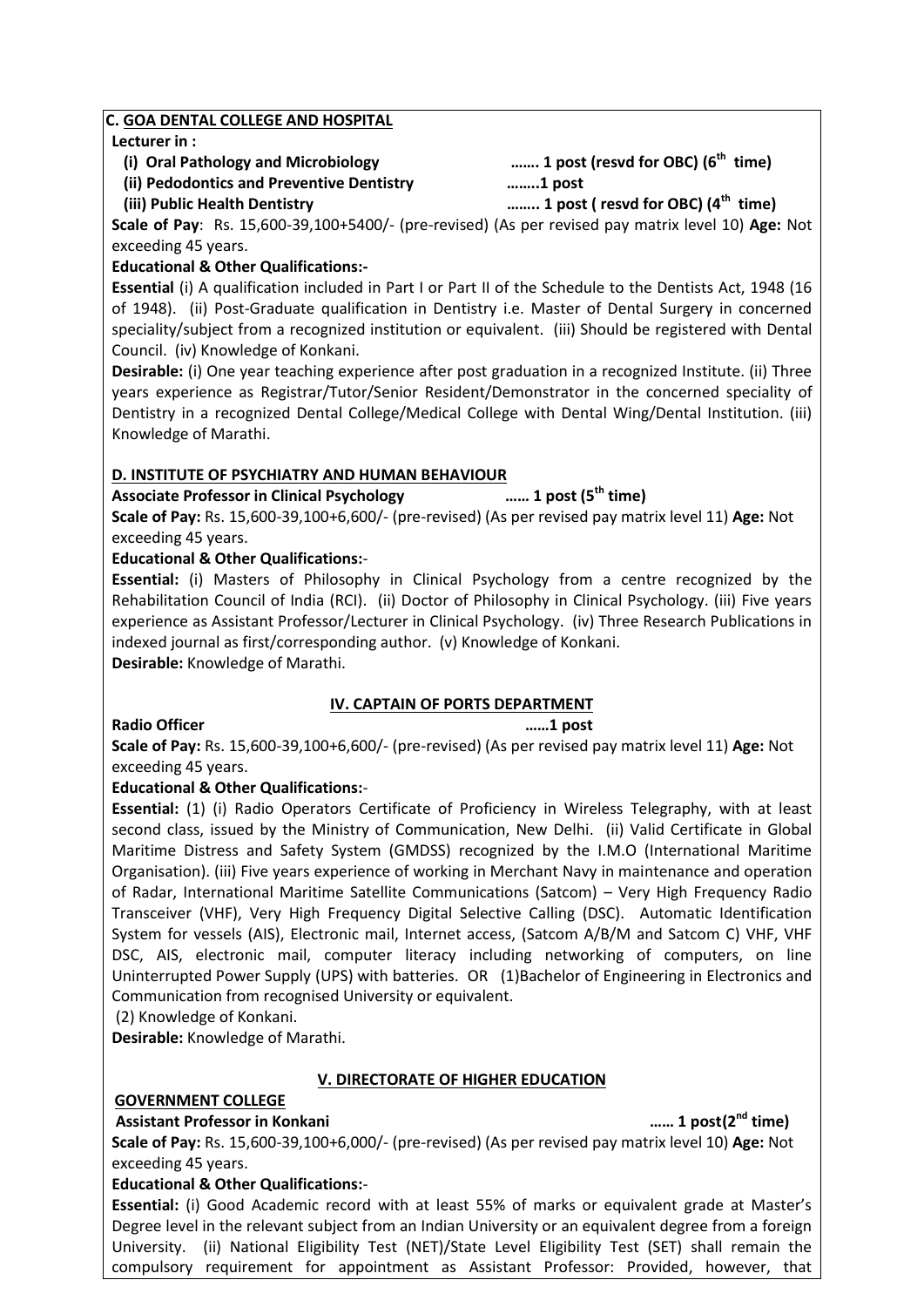candidates who are or have been awarded Ph. D. Degree in compliance of the "University Grants Commission (minimum standards and procedure for award of Ph. D. Degree), Regulation 2009, shall be exempted from the requirement of the minimum eligibility condition of NET/SET for recruitment and appointment of Assistant Professor or equivalent positions in Colleges". (iii) Knowledge of Konkani.

**Desirable:** (i) Ph. D. or M. Phil. in the relevant subject. (ii) Knowledge of Marathi.

## **VI. DIRECTORATE OF SKILL DEVELOPMENT AND ENTREPRENEURSHIP**

**Principal Junior Scale/Assistant Apprenticeship Advisor/ Assistant Controller of Examination**

 **…… 1 post(resvd for ST)**

**Scale of Pay:** Rs. 9,300-34,800+4,800/- (pre-revised) (As per revised pay matrix level 8) Age: Not exceeding 45 years.

## **Educational & Other Qualifications:-**

**Essential:** (i) Degree in Engineering from a recognized University. (ii) 5 years of practical experience, out of which, 2 years should be in administration or Human Resource Management. (iii) Knowledge of Konkani.

**Desirable**: Knowledge of Marathi.

## **VII. DIRECTORATE OF INDUSTRIES, TRADE AND COMMERCE**

**Planning Officer …… 2 posts (1 resvd for OBC) (6 th time) Scale of Pay:** Rs. 9,300-34,800+4,600/- (pre-revised) (As per revised pay matrix level 7) **Age:** Not exceeding 45 years.

## **Educational & Other Qualifications:**-

**Essential:** (i) Master's Degree in Economics of a recognized University. (ii) Knowledge of Konkani. **Desirable:** (i) Post-graduate degree in Business Management (ii) Knowledge of Marathi.

## **VIII. DIRECTORATE OF AGRICULTURE**

**Assistant Agricultural Officer …… 03 posts (1 resvd for SC)**

# **[1-SC for 7 th time, 2-Unreserved for 2nd time]**

**Scale of Pay:** Rs. 9,300-34,800+4,200/- (pre-revised) (As per revised pay matrix level 6) **Age:** Not exceeding 45 years.

## **Educational & Other Qualifications:**-

**Essential:** (i) Bachelor's Degree in Agriculture/Horticulture from an Agricultural University recognised by the Indian Council of Agricultural Research. (ii) Knowledge of Konkani.

**Desirable:** (i) Knowledge of Marathi. (ii) Three years experience in Agriculture/Horticulture.

## **IX. DIRECTORATE OF EDUCATION**

## **Assistant Director of Education ……2 posts (2nd time)**

**Scale of Pay**: Pay Matrix Level 12 + 02 non compounded increments on initial(corresponding to PB-3 Rs. 15,600-39,100/-Grade Pay-7600/-(Part B)) **Age:** Not exceeding 45 years.

## **Educational & Other Qualifications:-**

**Essential:** (i) At least 2<sup>nd</sup> Class Master's Degree of a recognised University or equivalent. (ii) Degree in Teaching/Education of a recognised University or equivalent. (iii) 10 years teaching experience in a High School/Higher Secondary School or a Teachers Training Institution including at least 3 years experience in a responsible administrative capacity. (iv) Knowledge of Konkani.

**Desirable:** (i) Knowledge of Marathi. (ii) Experience as Principal of Higher Secondary School.

## **X. GOA POLICE DEPARTMENT**

**1. First Expert for Finger Print Bureau, by Transfer on Deputation** …… **1 post Scale of Pay:** Rs.44,900-Rs.1,42,400( As per pay matrix Level-7) **Educational & Other Qualifications:-**

**Essential:** (i) Official holding analogous post in the Finger Print bureau at any State/Centre. (Deputation period shall not exceed three years)